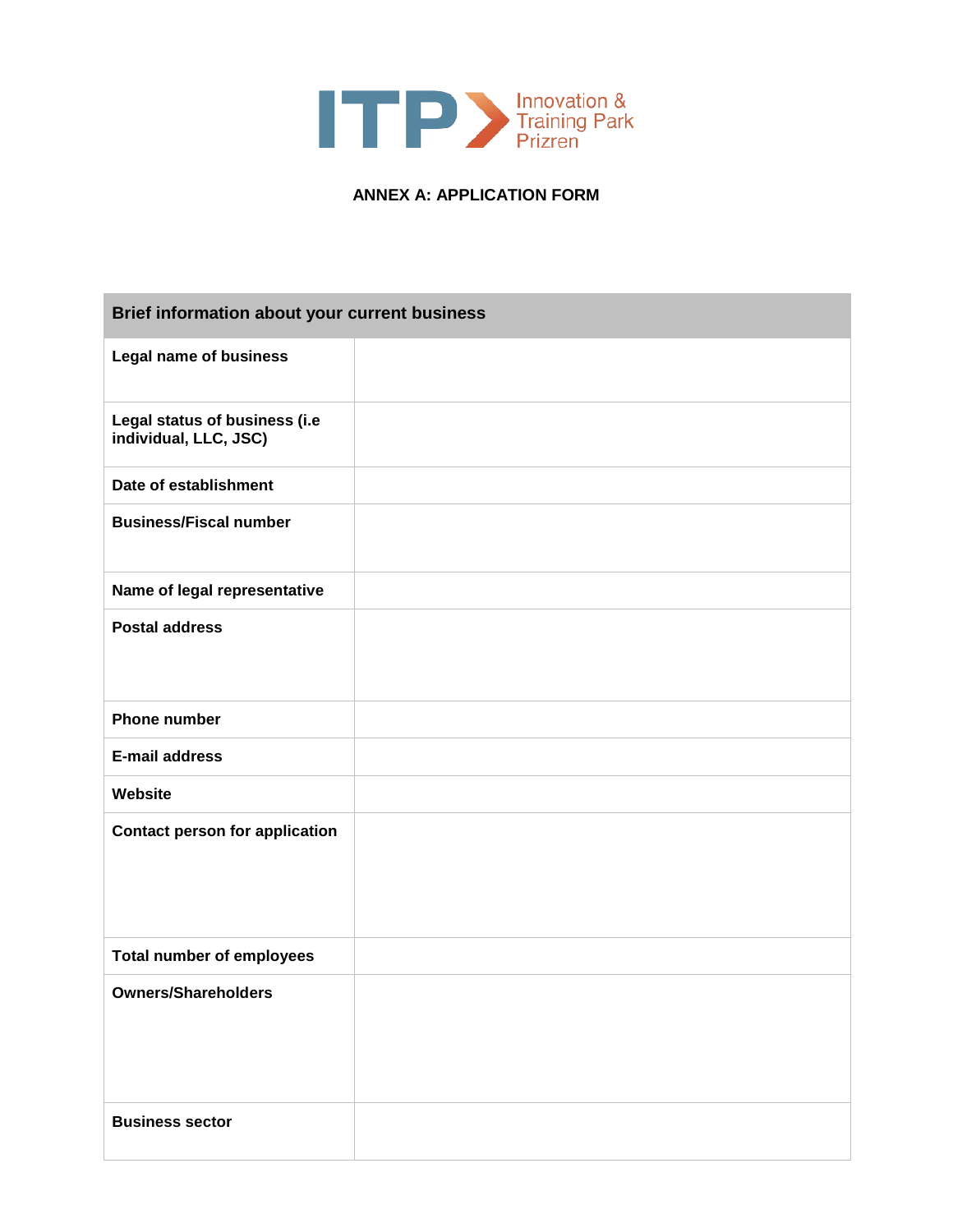| <b>Main products/services</b>                         |  |
|-------------------------------------------------------|--|
| Brief description of planned activities in the ITP    |  |
| Objectives of applying to the<br><b>ITP</b>           |  |
| <b>Target Group/Customers</b>                         |  |
| Main activities to be<br>implemented in the ITP       |  |
| <b>Expected number of new</b><br>employees in the ITP |  |
| <b>Required premises</b>                              |  |
| <b>Duration of tenancy</b>                            |  |
| <b>Starting date</b>                                  |  |

## **ANNEX B: BUSINESS PLAN TEMPLATE FOR ACTIVITIES IN THE ITP**

*Note: The purpose of this Annex is to give an overview and understand your activities in the ITP, as well as the economic aspects of your application.*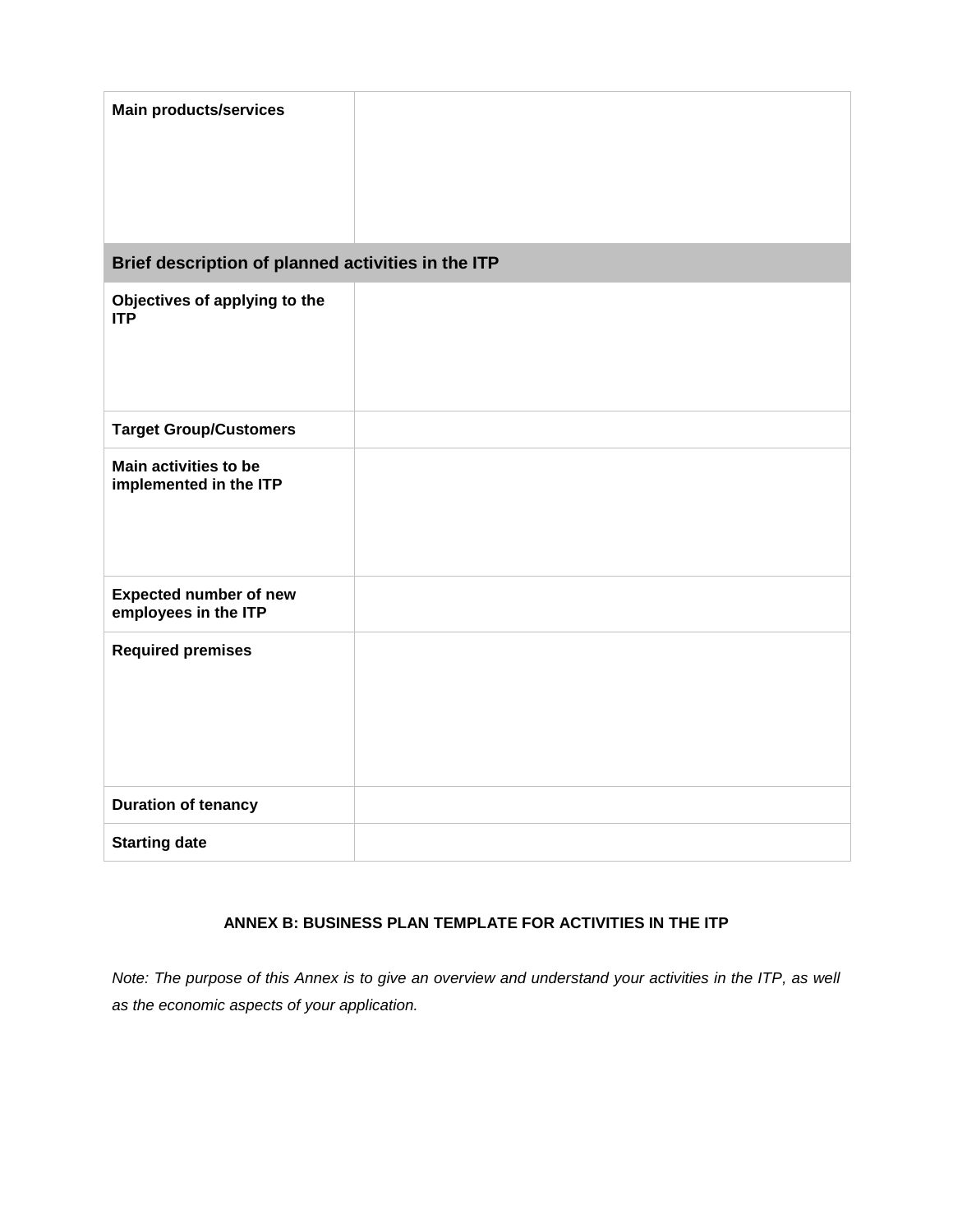*1.* **EXECUTIVE SUMMARY** *(A description of what you do)*

500 words max.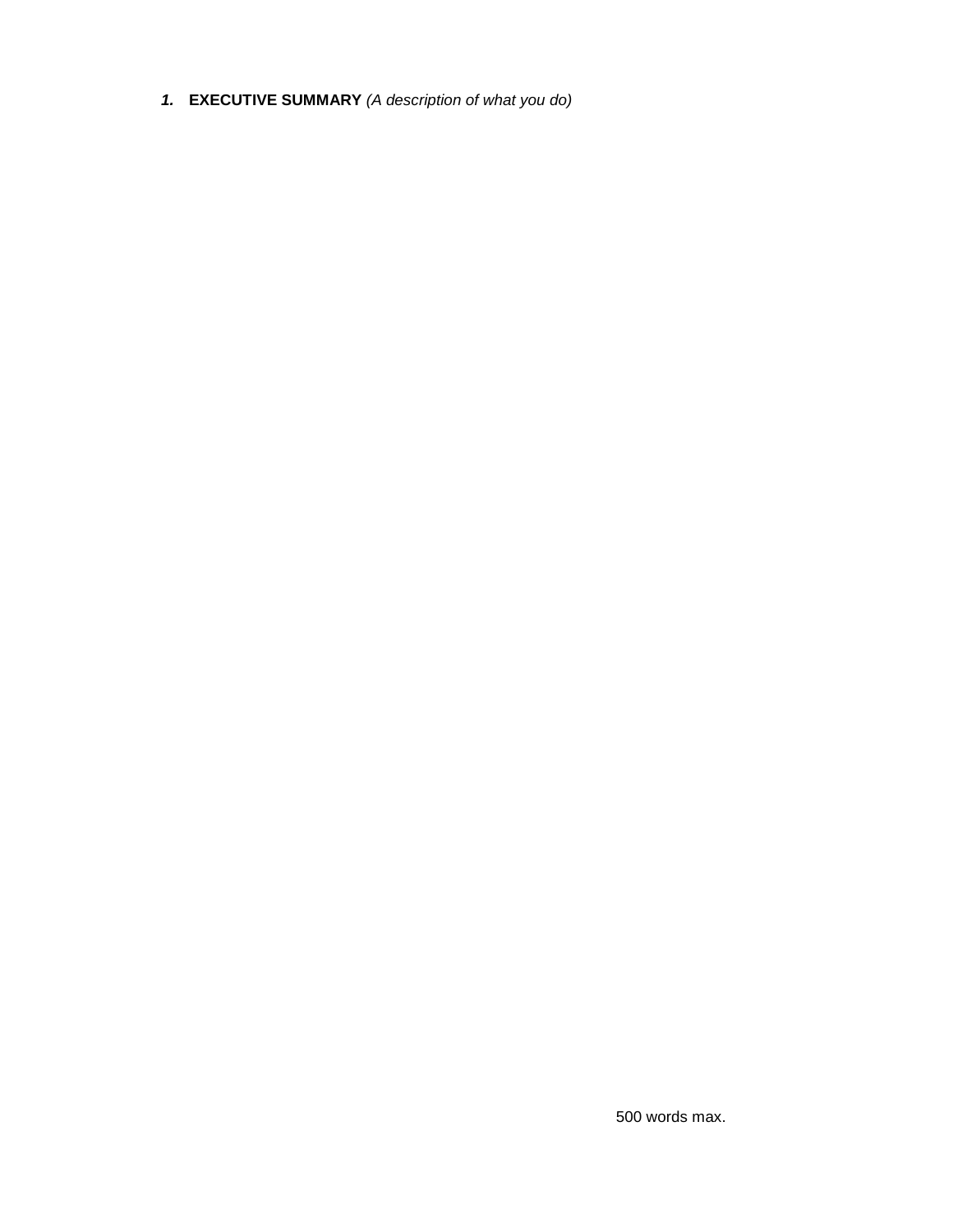**2. BUSINESS MODEL** *(A short description of your business model)*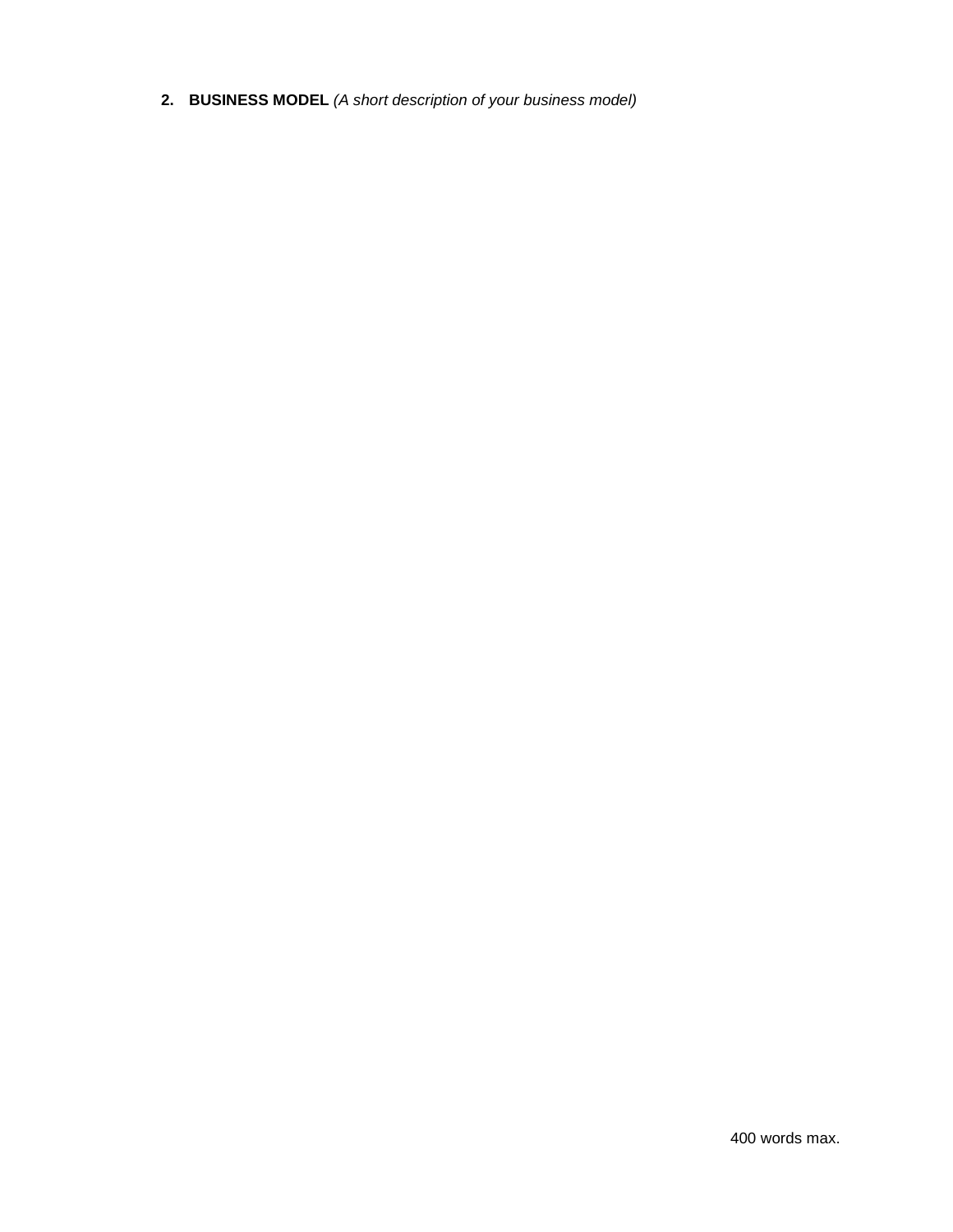**3. PRODUCT/SERVICE** *(Introduce your products and services, and why there is a need for your products and services)*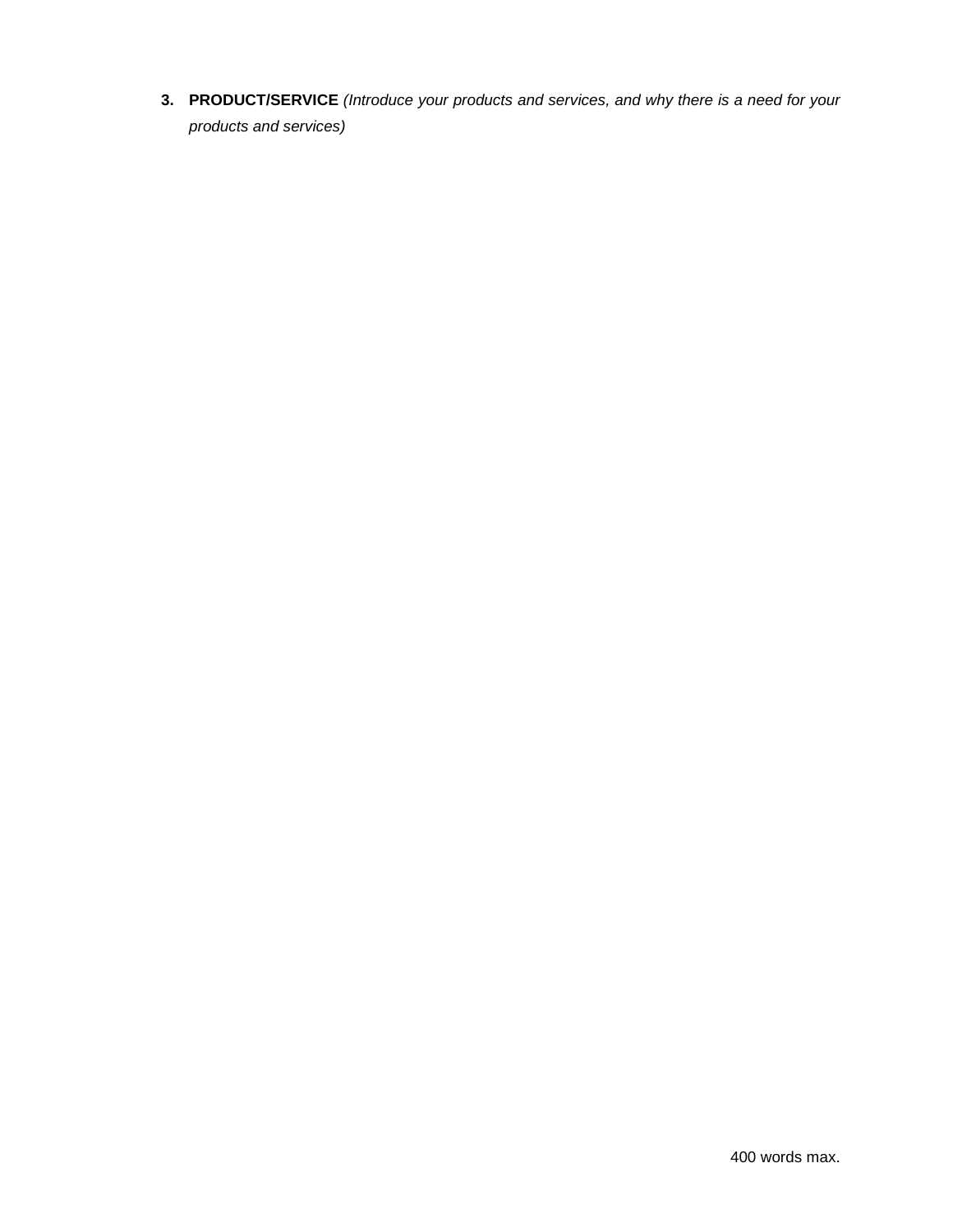*4.* **TARGET MARKET** *(Specify the customers/clients you are targeting and why you selected that specific market and in which region)*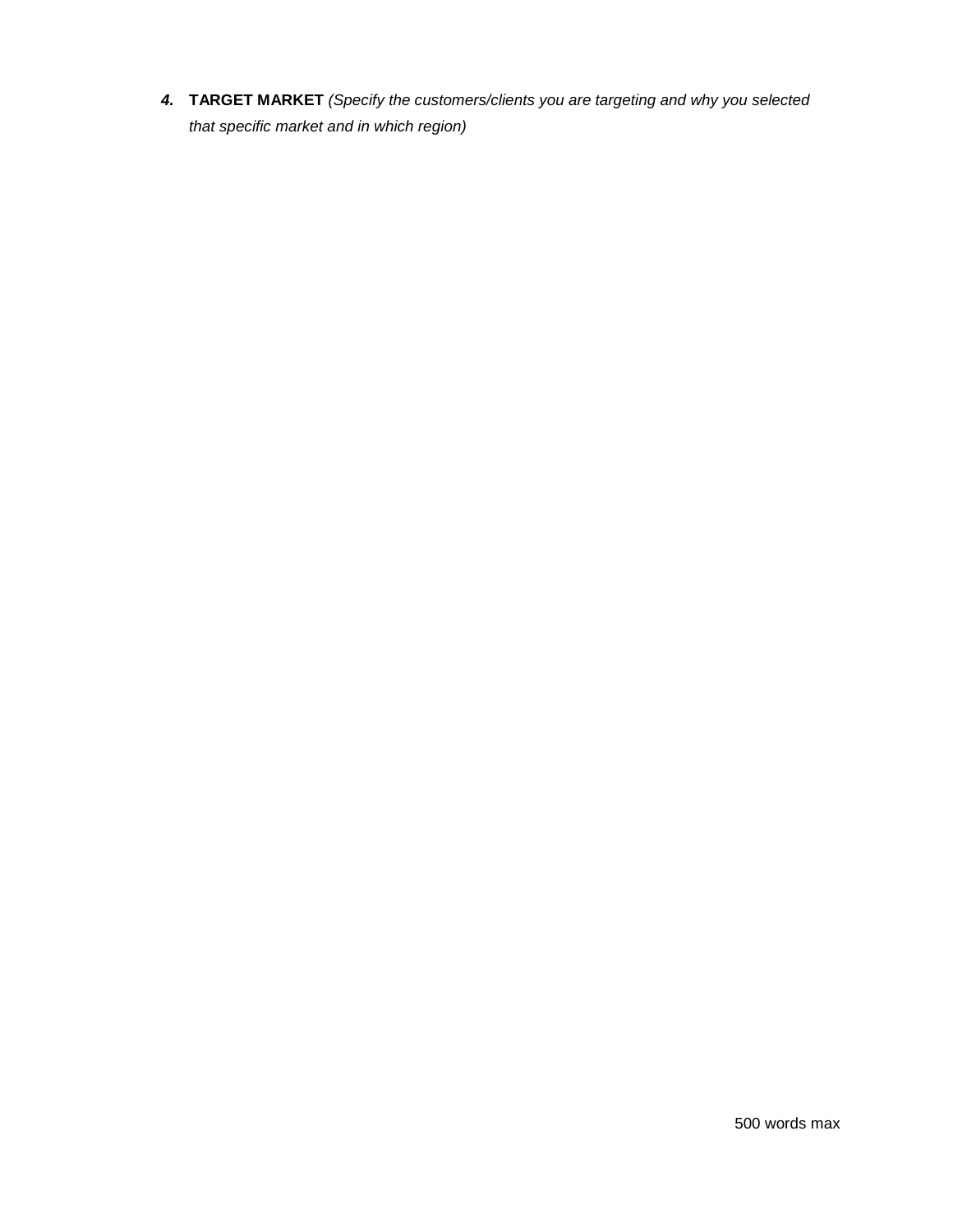*5.* **MARKET SIZE AND POTENTIAL** / **COMPETITION** (*Describe what is the current size of your market and its future potential as well as the competition in your target market)*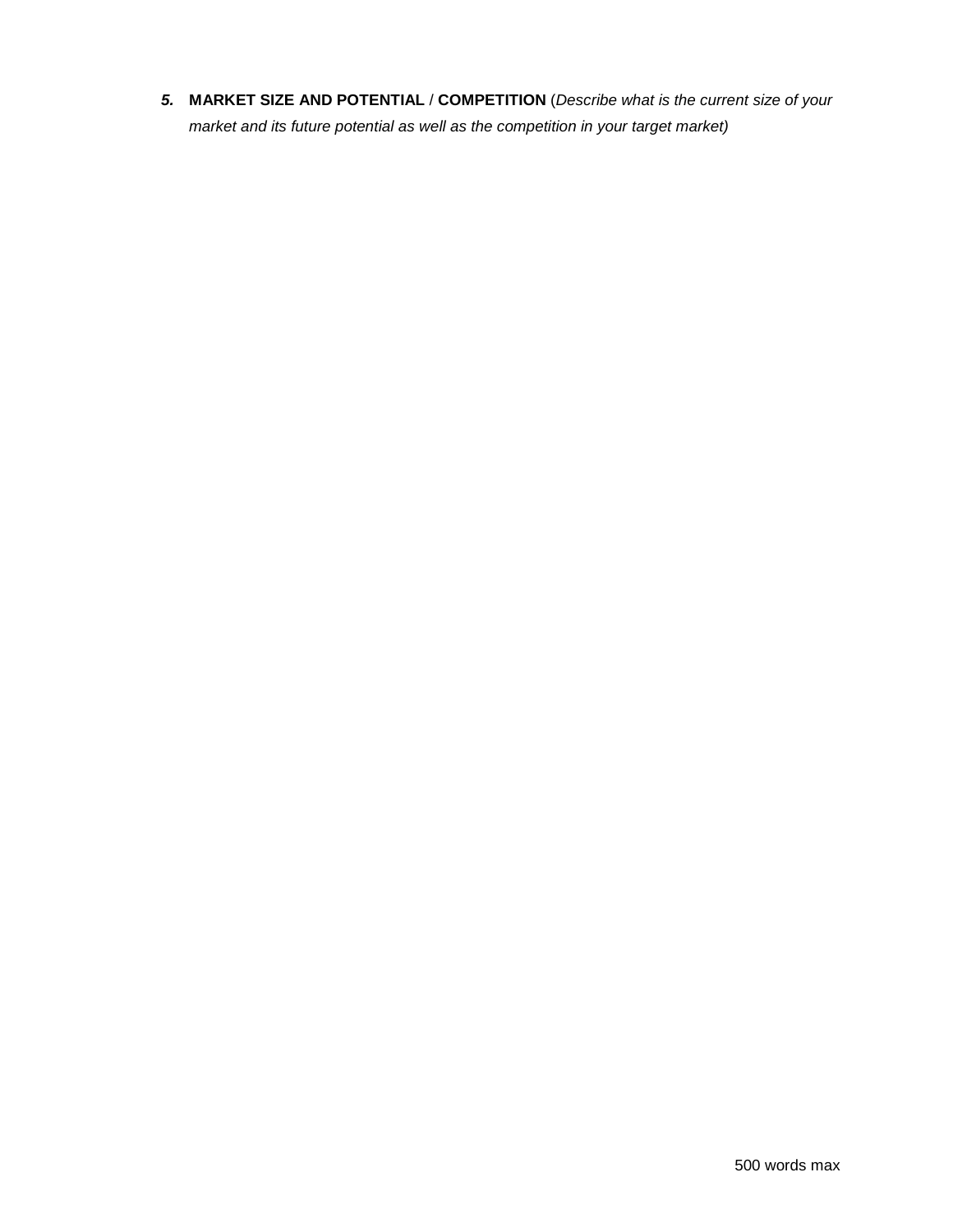*6.* **COMPETITIVE ADVANTAGE** *(Describe the unique selling points of your products/services)*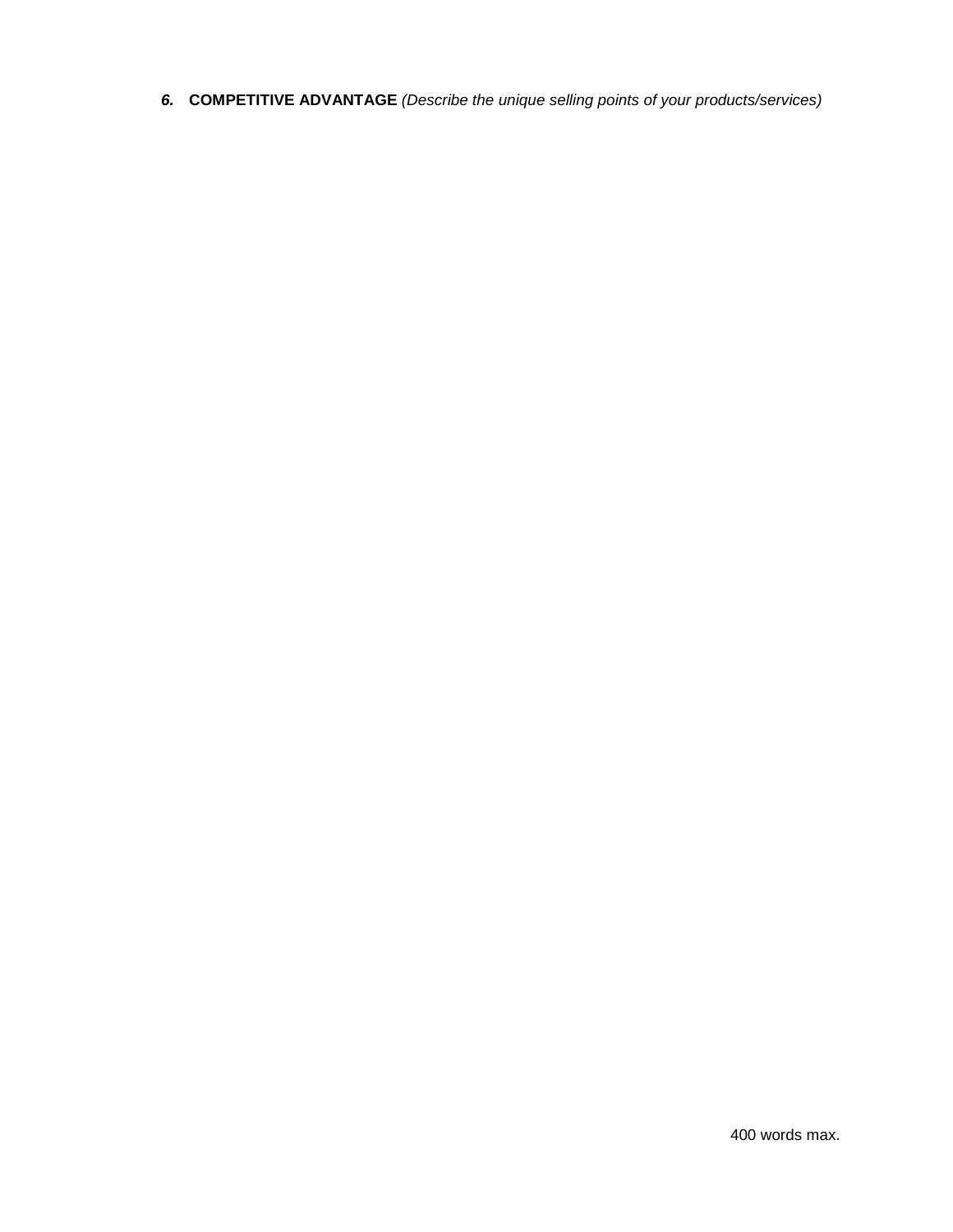*7.* **MARKETING AND COMMUNICATION** (*Describe how your (potential) customers will know about your product(s))*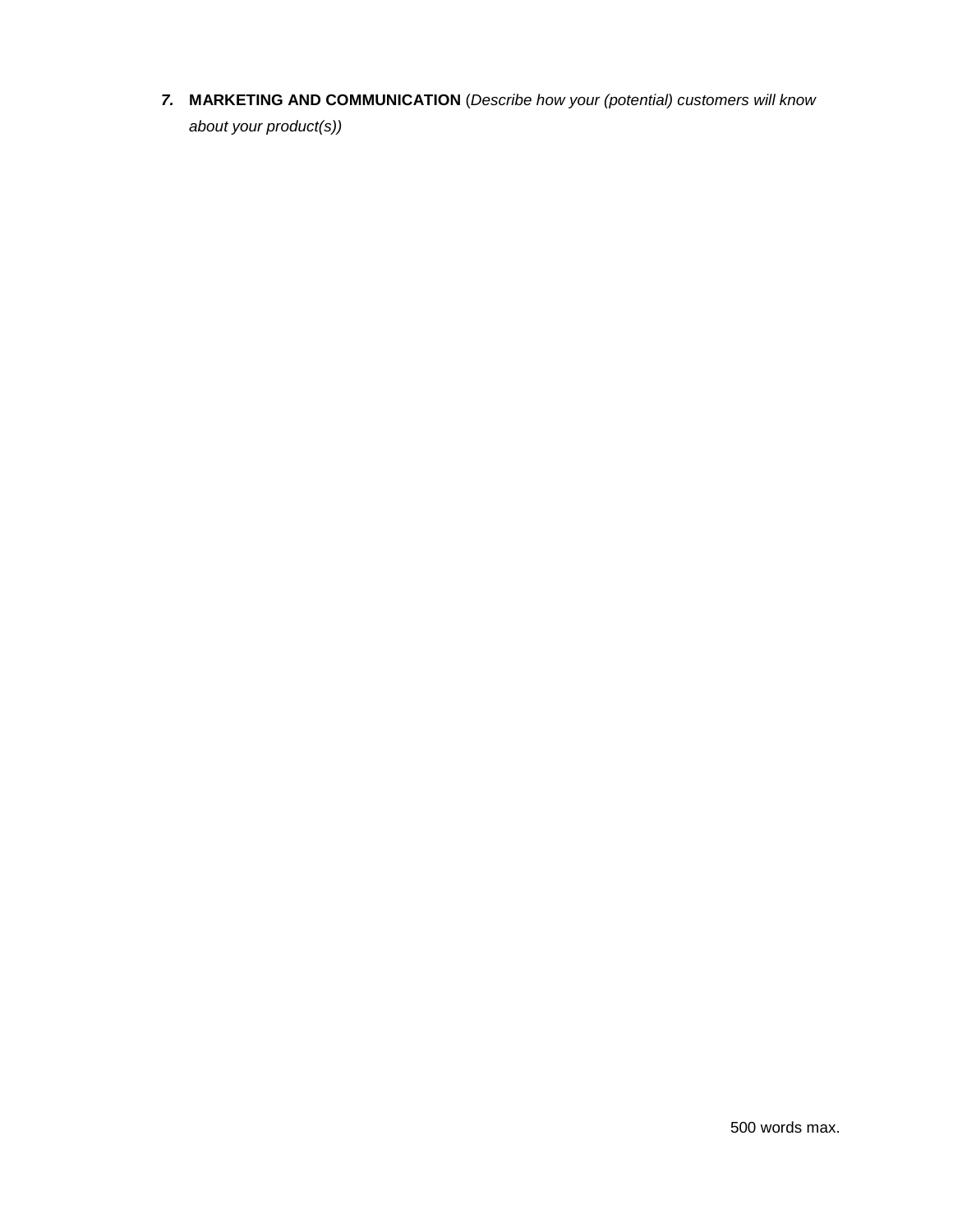*8.* **MANAGEMENT TEAM** *(Indicate your future management team in the ITP that will run the business and the role of the owner in this management. Provide names, positions, and backgrounds)*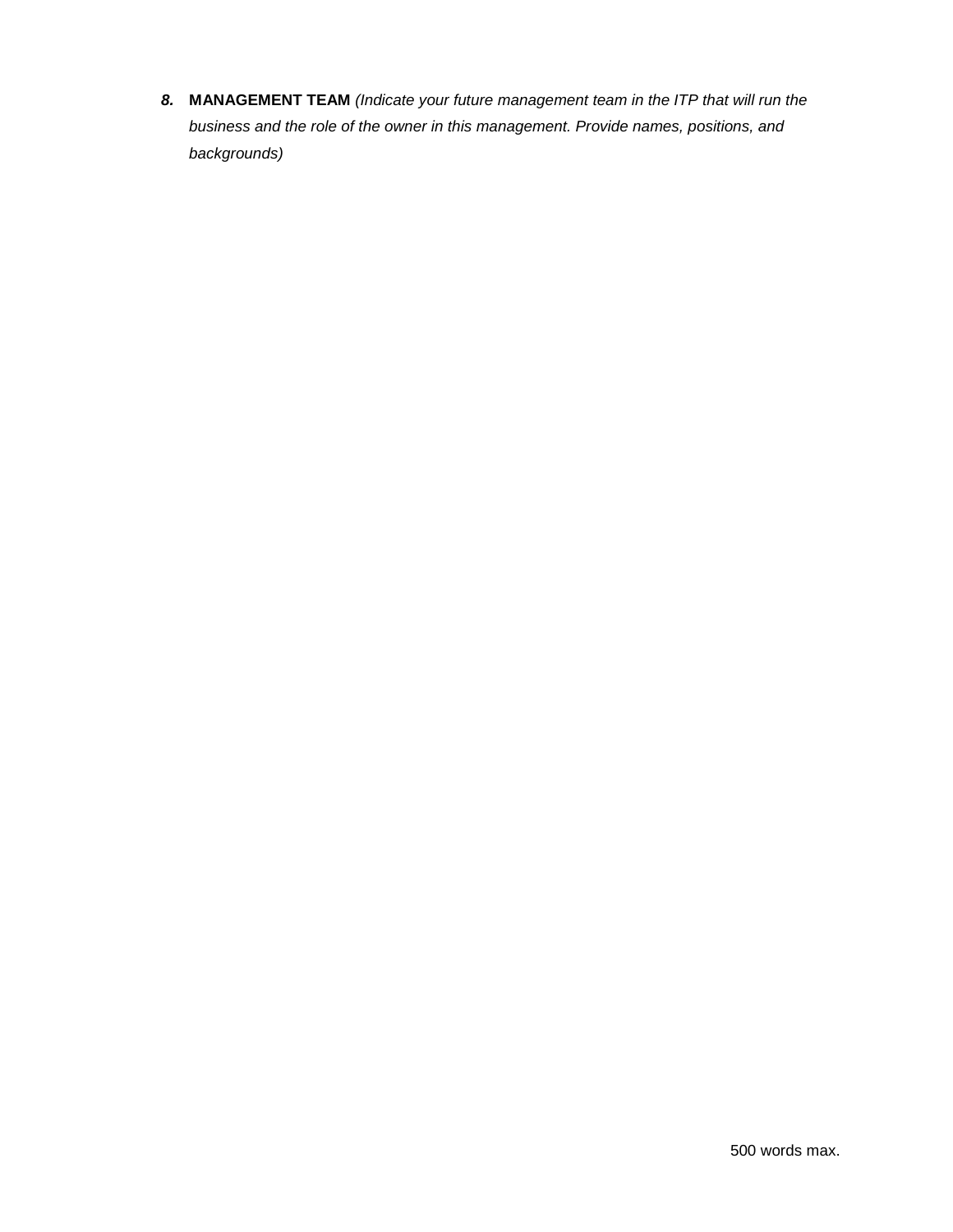*9.* **FUTURE EMPLOYEES** *(Indicate the number of new employees in activities within the ITP, their competencies and foreseen trainings for them and possibly for third parties)*